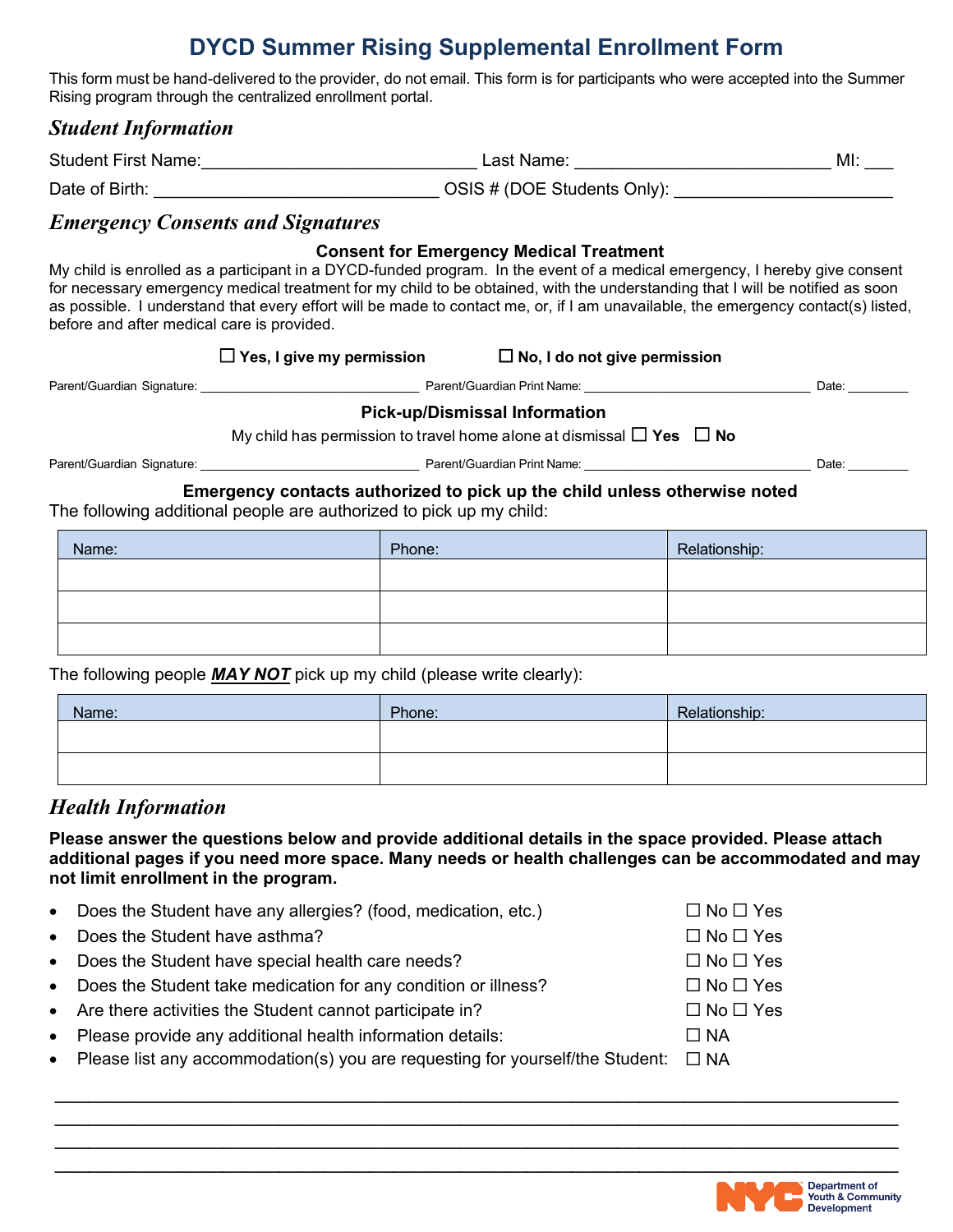|                                                            |                                                            |                                                                            | <b>Student's Health Insurance Status</b>                                                                                                                                                                                                                                                                               |                                                            |                                                        |                                                            |                                   |
|------------------------------------------------------------|------------------------------------------------------------|----------------------------------------------------------------------------|------------------------------------------------------------------------------------------------------------------------------------------------------------------------------------------------------------------------------------------------------------------------------------------------------------------------|------------------------------------------------------------|--------------------------------------------------------|------------------------------------------------------------|-----------------------------------|
|                                                            |                                                            |                                                                            | Does the Student have health insurance? (Select One):                                                                                                                                                                                                                                                                  | $\Box$ Yes                                                 | $\Box$ No                                              |                                                            | $\Box$ Decline to Answer          |
|                                                            |                                                            |                                                                            | If yes, what kind of health insurance does the Student have? (Check all that Apply):                                                                                                                                                                                                                                   |                                                            |                                                        |                                                            |                                   |
| $\Box$ Medicaid                                            |                                                            | $\Box$ Medicare                                                            |                                                                                                                                                                                                                                                                                                                        |                                                            |                                                        | $\Box$ State Children's Health Insurance Program           |                                   |
| $\Box$ Employment-Based                                    |                                                            |                                                                            | $\Box$ Direct-Purchase                                                                                                                                                                                                                                                                                                 |                                                            |                                                        | $\Box$ State Children's Health Insurance for Adults        |                                   |
| $\Box$ Military Health Care                                |                                                            |                                                                            | $\Box$ Decline to Answer                                                                                                                                                                                                                                                                                               |                                                            |                                                        |                                                            |                                   |
|                                                            |                                                            |                                                                            | If you do not have health insurance, do you want to be contacted by someone else with information<br>about signing up for public health insurance? (Select One):                                                                                                                                                       |                                                            |                                                        |                                                            |                                   |
|                                                            |                                                            | $\Box$ Yes                                                                 | $\Box$ No                                                                                                                                                                                                                                                                                                              |                                                            | $\Box$ Decline to Answer                               |                                                            |                                   |
|                                                            | method of contact? (Select One):                           |                                                                            | If you would like to be contacted about signing up for public health insurance, what is your preferred                                                                                                                                                                                                                 |                                                            |                                                        |                                                            |                                   |
| $\square$ Email                                            |                                                            | $\Box$ Phone                                                               | $\Box$ US Mail                                                                                                                                                                                                                                                                                                         | $\Box$ Via provider                                        |                                                        | $\Box$ Decline to Answer                                   |                                   |
|                                                            |                                                            | Is the Student an Offender/Justice Involved?                               |                                                                                                                                                                                                                                                                                                                        | $\Box$ Yes                                                 | $\Box$ No                                              |                                                            |                                   |
|                                                            | Is the Student a Runaway Youth?                            |                                                                            |                                                                                                                                                                                                                                                                                                                        | $\Box$ Yes                                                 | $\Box$ No                                              |                                                            |                                   |
|                                                            | <b>Household Information</b>                               |                                                                            |                                                                                                                                                                                                                                                                                                                        |                                                            |                                                        |                                                            |                                   |
|                                                            |                                                            |                                                                            | For all the next set of questions, HOUSEHOLD is defined as any individual or group of individuals (family or<br>non-family members) who are living together as one economic unit. INCOME is defined as the total annual<br>gross income of all family and non-family members 18+years old living within the household. |                                                            |                                                        |                                                            |                                   |
|                                                            |                                                            |                                                                            | The Student lives in a household that is headed by (Select One):                                                                                                                                                                                                                                                       |                                                            |                                                        |                                                            |                                   |
|                                                            | $\Box$ Single Parent - Female                              |                                                                            | $\Box$ Two Adults - No Children                                                                                                                                                                                                                                                                                        |                                                            | $\Box$ Single Parent - Male                            |                                                            |                                   |
|                                                            | □ Two Parent Household                                     |                                                                            | $\Box$ Single Person - No children                                                                                                                                                                                                                                                                                     |                                                            |                                                        | □ Multigenerational Household                              |                                   |
|                                                            | $\Box$ Non-related adults with children                    |                                                                            |                                                                                                                                                                                                                                                                                                                        | $\Box$ Other: $\Box$                                       |                                                        |                                                            |                                   |
| $\Box$ Own                                                 | <b>Student's Housing Type (Select One):</b><br>$\Box$ Rent | $\Box$ NYCHA                                                               | <b>Shelter</b><br>$\Box$                                                                                                                                                                                                                                                                                               | $\Box$ Homeless                                            |                                                        | $\Box$ Other Permanent Housing                             |                                   |
|                                                            |                                                            | Student's Household Size (Select One):                                     |                                                                                                                                                                                                                                                                                                                        |                                                            |                                                        |                                                            |                                   |
| $\Box$ One<br>$\Box$ Nine                                  | $\Box$ Two<br>$\Box$ Ten                                   | $\Box$ Three<br>$\Box$ Eleven<br>$\Box$ Seventeen $\Box$ Eighteen          | $\Box$ Four<br>$\Box$ Twelve                                                                                                                                                                                                                                                                                           | $\Box$ Five<br>$\Box$ Thirteen<br>$\Box$ Nineteen          | $\Box$ Six<br>$\Box$ Fourteen<br>$\Box$ Twenty or more | $\Box$ Seven<br>$\Box$ Fifteen                             | $\square$ Eight<br>$\Box$ Sixteen |
|                                                            |                                                            |                                                                            | Total Household Income in the last 12 Months (Select One):                                                                                                                                                                                                                                                             |                                                            |                                                        |                                                            |                                   |
| $\square$ \$0                                              |                                                            | $\Box$ \$1 to \$12,060                                                     |                                                                                                                                                                                                                                                                                                                        | $\Box$ \$12,061 to \$16,240                                |                                                        | $\Box$ \$16,241 to \$20,420                                |                                   |
| $\Box$ \$20,421 to \$24,600<br>$\Box$ \$37,141 to \$41,320 |                                                            | $\square$ \$24,601 to \$28,780<br>$\Box$ \$41,321 to \$50,000              |                                                                                                                                                                                                                                                                                                                        | $\Box$ \$28,781 to \$32,960<br>$\Box$ \$50,001 to \$60,000 |                                                        | $\Box$ \$32,961 to \$37,140<br>$\Box$ \$60,001 to \$70,000 |                                   |
| $\Box$ \$70,001 to \$80,000                                |                                                            | $\Box$ \$80,001 to \$90,000                                                |                                                                                                                                                                                                                                                                                                                        | $\Box$ \$90,001 to \$100,000                               |                                                        | $\square$ \$100,000+                                       |                                   |
| $\Box$ Decline to Answer                                   |                                                            |                                                                            |                                                                                                                                                                                                                                                                                                                        |                                                            |                                                        |                                                            |                                   |
|                                                            | □ Affordable Care Act Subsidy                              |                                                                            | Sources of Student's Household Income (Select all that Apply):<br>□ Alimony or other Spousal Support                                                                                                                                                                                                                   |                                                            | $\Box$ Child Support                                   |                                                            |                                   |
| □ Childcare Voucher                                        |                                                            |                                                                            | $\Box$ Earned Income Tax Credit (EITC)                                                                                                                                                                                                                                                                                 |                                                            | <b>Employment Tax Credit</b><br>□                      |                                                            |                                   |
| □ Employment Wages<br>□ HUD-VASH                           |                                                            | □ LIEHEAP                                                                  | □ General Assistance                                                                                                                                                                                                                                                                                                   |                                                            | □ Housing Choice Voucher<br>Pension<br>□               |                                                            |                                   |
|                                                            | □ Permanent Supportive Housing                             |                                                                            | $\Box$ Private Disability Insurance                                                                                                                                                                                                                                                                                    |                                                            | <b>Public Housing</b><br>□                             |                                                            |                                   |
| □ Safety Net/Home Relief                                   | □ Supplemental Security Income                             |                                                                            | □ Social Security Disability Income (SSDI)<br>□ Supplemental Security Income (SSI)                                                                                                                                                                                                                                     |                                                            | □ Worker's Compensation                                | □ Retirement Income from Social Security                   |                                   |
|                                                            | □ Unemployment Insurance                                   |                                                                            | □ VA Non-Service Connected Disability Pension                                                                                                                                                                                                                                                                          |                                                            |                                                        | □ VA Service-Connected Disability Compensation             |                                   |
| $\square$ WIC                                              |                                                            | □ Supplemental Nutrition Assistance Program (SNAP)<br>$\Box$ Other: $\_\_$ |                                                                                                                                                                                                                                                                                                                        |                                                            | □ Decline to Answer                                    | □ Temporary Assistance for Needy Families (TANF)           |                                   |